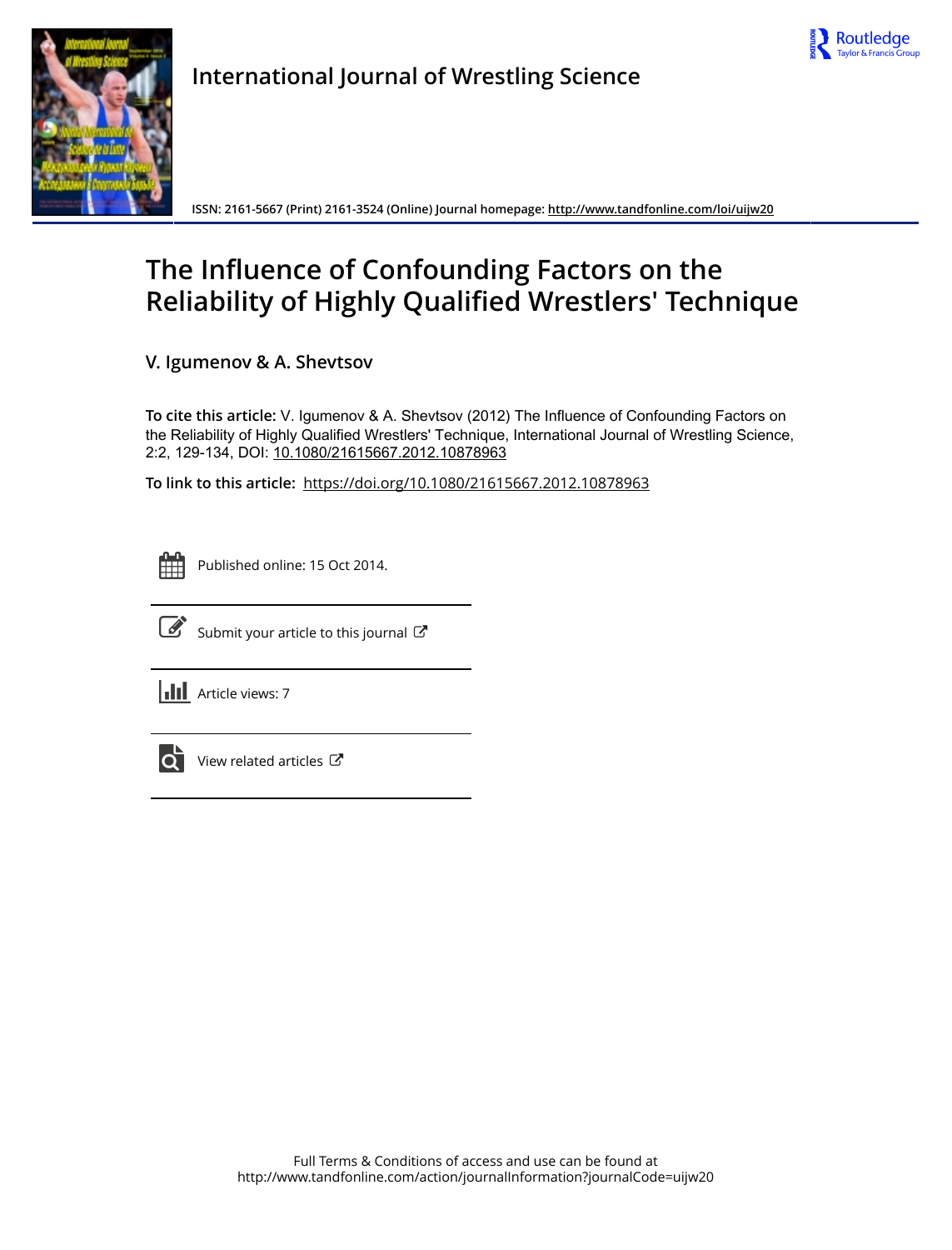# **THE INFLUENCE OF CONFOUNDING FACTORS ON THE RELIABILITY OF HIGHLY QUALIFIED WRESTLERS' TECHNIQUE**

V. Igumenov, A. Shevtsov Russian State University of Physical Education, Sport, Youth and Tourism, Moscow

wrestler9999@gmail.com

# **ABSTRACT**

This work was carried out by analyzing competitions where coaches-experts marked the reasons why technical actions were not completed. The formalization of the obtained data allowed us to develop a block diagram of the characteristics of confounding factors, which formed the basis for the modeling of the improvement targets. These confounding factors were: unexpected situation in match (31.3%); muscle fatigue (22.6%); asthenic (physically weak) reactions (22.4%); rank of the competition (16.8%); tough way match (5.4%); and injuries (2.5%).

# **INTRODUCTION**

Wrestling is a type of sport, where an active search for the optimal rules of competition and competitive training methods still continues to improve the efficiency in completing the implementation of the technical and tactical arsenal of wrestlers, as well as the general entertainment of the events. One of the most important criteria of the wrestler's skill in modern conditions is a stable performance evaluated at all stages of a competitive match. A number of confounding factors effect wrestlers in combat sports, and they have a significant impact on the results of competition. These factors impede the implementation of the athletes' best motor tasks. They can affect different body systems, make high demands on energy supply and energy exchange, psychological qualities of the wrestlers, and create technical obstacles, all of which can have a negative impact on the competitive performance of motor actions. Confounding factors are uncertain, exogenous and endogenous and determined by the conditions of human life.

**Characteristics of confounding factors in wrestling.** Pedagogical observations of the major competitions allow one to define and systematize the confounding factors that determine the reliability of the competitive wrestling technique. This work was carried out by analyzing the competitive situations where coaches-experts marked the reasons why technical actions were performed. The formalization of the obtained data allowed us to develop a block diagram of the characteristics of confounding factors, which formed the basis for the modeling of the improvement targets (Chart 1). The aim of the study was to determine the influence of confounding factors on the competitive activities of skilled fighters.

# **METHODS**

To determine the influence of confounding factors, we developed a questionnaire, which represented ten confounding factors. Respondents were asked to put them in order of importance regarding their influence on athletic performance. Thus, the rank assigned to a particular factor has the greatest number 1, and the factor under the number 10 - the smallest impact on the competitive activity. The questionnaire was completed by 98 skilled athletes - 38 masters of sports, and 60 candidates for master of sports in Greco-Roman wrestling. A descriptive analysis of the data, allow one to identify some gaps in the training of skilled wrestlers.



Chart 1. Characteristics of the main confounding factors of the competitive reliability in wrestling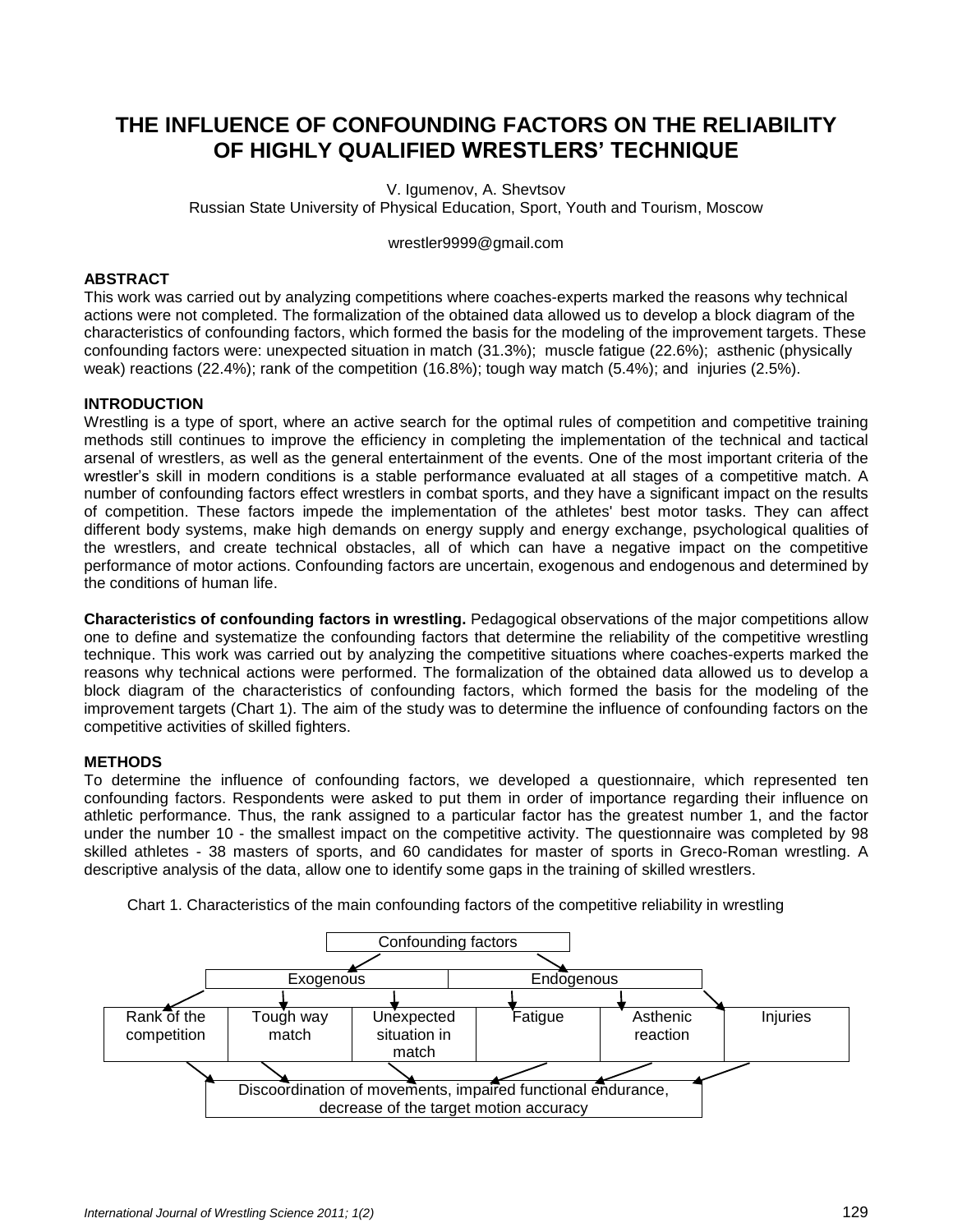It should be noted that confounding factors are mixed in combat sports, so their allocation into separate groups will allow one to determine the individual importance of each factor, and also to simulate the impact of confounding factors in a workout. Analysis of the percentage distribution of the importance of confounding factors which was obtained following major competitions revealed the following occurrence (Table 1).

| <b>Confounding factors</b>        | The level occurance (%) |  |
|-----------------------------------|-------------------------|--|
| <b>Exogenous</b>                  |                         |  |
| Unexpected situation in the match | 31.3                    |  |
| Rank of the competition           | 16.8                    |  |
| Tough way match, rigid            | 5.4                     |  |
| <b>Endogenous</b>                 |                         |  |
| Fatigue                           | 22.6                    |  |
| Asthenic reaction                 | 22.4                    |  |
| Injuries                          | 2.5                     |  |

|  |  | Table 1. Percentage distribution of confounding factors |
|--|--|---------------------------------------------------------|
|  |  |                                                         |

Unexpected situations in the match are where there is not an adequate response to the opponent's tactical options. Need to simulate the process of training in a duel with a specific opponent and needs to be trained on the job. The higher the rank of the competition the higher the psychological stress, and the harder it is to implement technical actions. A tough way, or rigid match, is a manner of the fight when one needs to strengthen technical preparatory actions, attacks, the manifestation of the activity of the hard fight, as acting on an opponent to gain the technical administration

Wrestling under fatigue is to be understood as a complex phenomenon (physical and mental). Competition rules require athletes to great physical and mental stress as the competitions are held on one day, with up to five fights with no big breaks for recovery, especially in the finals of the competition. Therefore, the need in training is to simulate the psycho - functional load that athletes have to overcome in the competitive days.

The results of the analysis of the data allowed us to make conclusions that the improvement of the reliability of the wrestling technique should go in two directions - optimization of the training loads and the development of the technology of individual technical and tactical skills improvement of the wrestlers based on the level of the confounding factors modeling and the magnitude of their impact. Practical experience has shown that confounding effects modeling is a coaching technique and adapts athletes' organs and systems to the conditions of competition.

Almost all of the experts, who have studied the issues of improving the reliability of performance of technical activities in wrestling, consider that the factor whereby wrestlers perform their own unique/best technique throughout the competitive match is one of the key elements in improving athletic performance (3).

A retrospective analysis of the results of research considering this problem, point to contradictory conclusions and practical recommendations. Primarily, this refers to the problem of improving the stability of the wrestler's motor skills under the confounding influence of physical fatigue. In the opinion of some investigators the improvement of the technical and tactical skills of the wrestlers should be conducted against a background of physical fatigue after a specific load. More recently, it is felt that wrestling technique, practiced against a background of physical fatigue is ineffective and harmful (5).

The problem of studying the reliability of the application of the wrestler's technical and tactical capacity is inextricably linked to the quantification of the major components that determine the biomechanical characteristics of a motor skill. In wrestling the time indicators of rhythm structure of the technical actions are usually broken down as: the latent period of motor response, the duration of the approach phase, the separation-flight phase, as well as the total time of the throw (1, 2, 4, 5, 6). With the accumulation of fatigue among the fighters, the speed of motor response is markedly reduced (reaction to a moving object), a reaction to the movement which affects the increase in the first phase of the reception.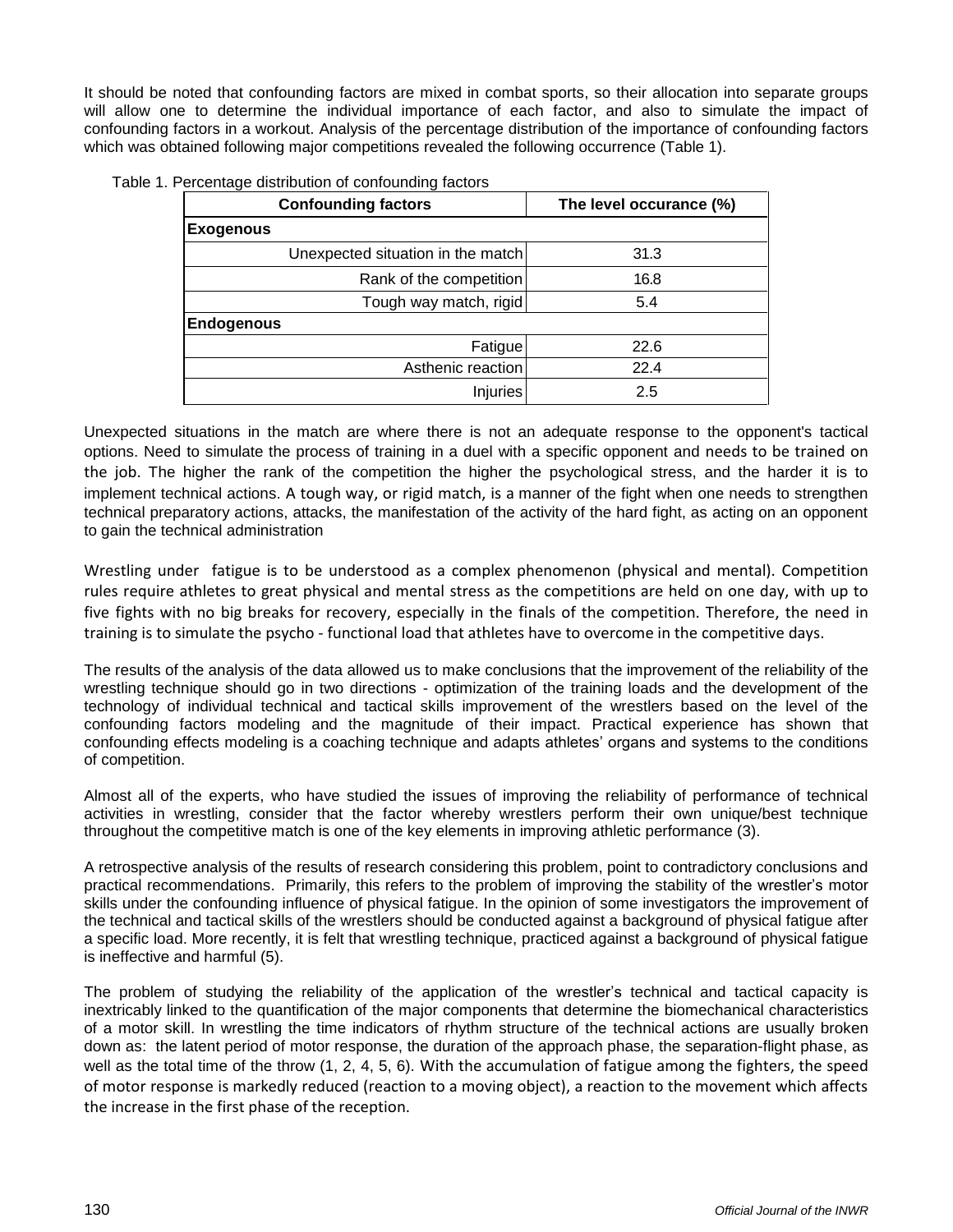The results of this investigation show that the change of the reliability of manifestations of highly class wrestlers technical and tactical opportunities under the influence of physical fatigue is determined primarily by the dynamics of the indicator of the approach phase duration. We confirmed our previous assumption that the decrease in the time phase of the approach against a background of physical fatigue that is characteristic for the load of competitive combat, has a significant ( $r = -0.87$ ) impact on the reliability index of competitive activity in the Greco-Roman wrestling.

A distinctive feature of the competitive training experiment is a strictly dosed ratio between the parameters and conditions for carrying out the background load and the main training work. Preliminary studies have shown that 20 seconds to 40 seconds can be applied as the background training load. Experimental training was organized in training camps in accordance with the training microcycle structure consisting of four trainings which addressed the problem of the wrestlers technical and tactical skills improvement with the background of physical fatigue.

The results of the investigation suggest that the experimental training program, with optimal conditions of physical fatigue, provided a significant positive impact towards improving the technique performance of high class Greco-Roman style wrestlers. It should be also noted that the significantly higher level of reliability of technique during the competition was confirmed. This increase in activity of a competitive match should be associated with the increase in the special endurance of the wrestlers from the pilot training sessions.

The exercise test modeled competition, using 3 periods of 2 minutes, and throws of a dummy according to the following:

| Period 1               | Period 2               | Period 3                    |
|------------------------|------------------------|-----------------------------|
| 20 seconds - 7-8 shots | 20 seconds - 7-8 shots | 20 seconds - 7-8 shots      |
| 40 seconds - 6 shots   | 40 seconds - 6 shots   | 40 seconds - 6 shots        |
| 20 seconds - 7-8 shots | 20 seconds - 7-8 shots | 20 seconds - 7-8 shots      |
| 40 seconds - 6 shots   | 40 seconds - 6 shots   | 40 seconds - 6 shots        |
| rest 30 seconds        | rest 30 seconds        | The intensity is very high. |

This should be done during the period of preparation for a competition, four times over 10 days. Testing with a dummy and/or with changing partners in testing matches raises special endurance. Raising the level of special endurance can greatly increase the threshold of an endogenous factor.

# **CONCLUSIONS**

1. Competitive reliability of high-class fighters in the light of current trends in competitive activities depends on the size and level of the confounding factors, the main among them are (according to their rank of importance): an unexpected situation in match (31.3%) - muscle fatigue (22.6%) – asthenic (physically weak) reactions  $(22.4%)$  - rank of the competition  $(16.8%)$  - tough way match  $(5.4%)$  - injuries  $(2.5%).$ 

2. The study of confounding factors allows coaches to allocate their rank, to detect weaknesses in athletes' preparation, to identify ways of improvement of its effectiveness and to determine the necessary means and methods of sports training.

# **REFERENCES**

- 1. Bleer A.N. Means and methods of competitive reliability Greco-Roman style: Abstract. thesis. Candidate. ped. Sciences. M., 1998. -24 S.
- 2. Ivanov I.I. Improving the reliability of the highly competitive Greco-Roman style: Abstract. thesis. Candidate. ped. Sciences. K., 2002. -24 S.
- 3. Igumenov V.M., Shiyan, V.V., Bleer A. Competitive reliability of Greco-Roman style and means of training. M.: RIO RGAFK. - 1998. – 106 S.
- 4. Igumenov V.M., Podlivaev B.A., Shiyan V.V. Standardization means and methods of monitoring the physical podgotovlennostyubortsov senior level: Methodological razrab. M. GTSOLIFK, 1987. – 57 S.
- 5. Igumenov V.M. Characterization confounding factors in the reliability of the competitive struggle / V.M. Igumenov, M.G. Mamiashvili / / Improving the system of training highly skilled fighters in the public schools of physical culture / / Mater. All-Russia. researcher. conference. - M.: RGUFK, 2004. - S. 3-7.
- 6. Mamiashvili MG Competitive reliability of fighters: Abstract. thesis. Candidate. ped. Sciences. M., 1998. 28 S.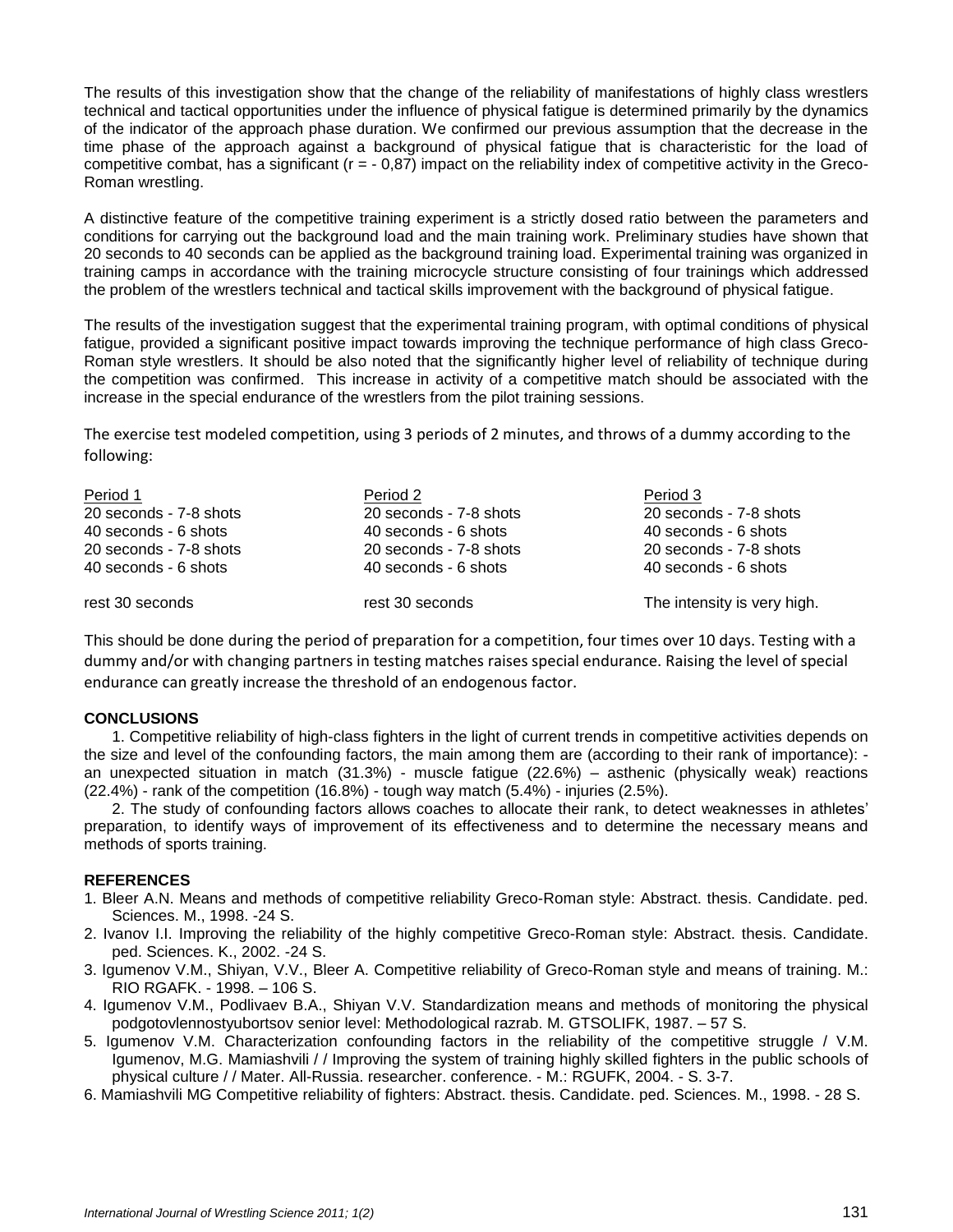# **ВЛИЯНИЕ СБИВАЮЩИХ ФАКТОРОВ НА СОРЕВНОВАТЕЛЬНУЮ НАДЕЖНОСТЬ ТЕХНИКИ ВЫСОКОКВАЛИФИЦИРОВАННЫХ БОРЦОВ**

# **Игуменов В.М. профессор, Шевцов А.В. Российский государственный университет физической культуры, спорта, туризма и молодежной политики (GTSOLIFK), Москва.**

#### wrestler9999@gmail.com

Спортивная борьба относится к тем видам спорта, в которых продолжается активный поиск оптимальных правил соревнований и методов соревновательной подготовки с целью повышения реализационной эффективности технико-тактического арсенала борцов и общей зрелищности соревнований (А.А. Новиков, В.В. Кузнецов, 1971; В.М. Игуменов и др., 2000; А.С. Кузнецов, 2002 и др.). В современных условиях один из важнейших критериев мастерства борца - стабильное проведение оцениваемых приемов на всех стадиях соревновательного поединка. В спортивных единоборствах на борцов действует целый комплекс сбивающих факторов, которые оказывают существенное влияние на результаты соревновательной деятельности. Такие факторы препятствуют оптимальной реализации спортсменами двигательных задач. Они воздействуют на различные системы организма, предъявляют повышенные требования к энергообмену и энергообеспечению, психологическим качествам единоборцев, создают технические помехи, оказывающие отрицательное влияние при выполнении соревновательного двигательного действия. Сбивающие факторы носят неоднозначный, экзогенный и эндогенный характер и определяются условиями жизнедеятельности человека.

Характеристика сбивающих факторов в спортивной борьбе.

Педагогические наблюдения основных соревнований, позволили определить и систематизировать сбивающие факторы, определяющие соревновательную надежность техники спортивной борьбы. Работа осуществлялась на основе анализа специальных протоколов, где тренеры - эксперты отмечали причины не выполнения технических действий. Формализация полученных данных позволила разработать блоксхему характеристик сбивающих факторов, которая легла в основу моделирования целевых заданий совершенствования (рис. 1).



#### **Рис. 1 Характеристика основных сбивающих факторов соревновательной надежности в борьбе.**

Следует отметить, что в спортивных единоборствах сбивающие факторы носят неоднозначный характер, поэтому выделение их в отдельные группы позволит, с одной стороны, определить индивидуальную значимость каждого фактора, а с другой - моделировать сбивающие воздействия в условиях тренировки.

Анализ процентного распределения значимости сбивающих факторов, полученный на основных соревнованиях, выявил следующие закономерности (табл. 1).

Результаты анализа полученных данных позволили сделать выводы о том, что повышение уровня надежности реализации техники спортивной борьбы должно идти по двум направлениям - оптимизации тренировочных нагрузок и разработке технологии индивидуального совершенствования техникотактического мастерства борцов на основе моделирования уровня сбивающих факторов и величины их воздействия. Практический опыт работы показал - моделирование сбивающих воздействий носит тренирующий эффект и адаптирует органы и системы организма спортсменов к условиям соревновательного противоборства.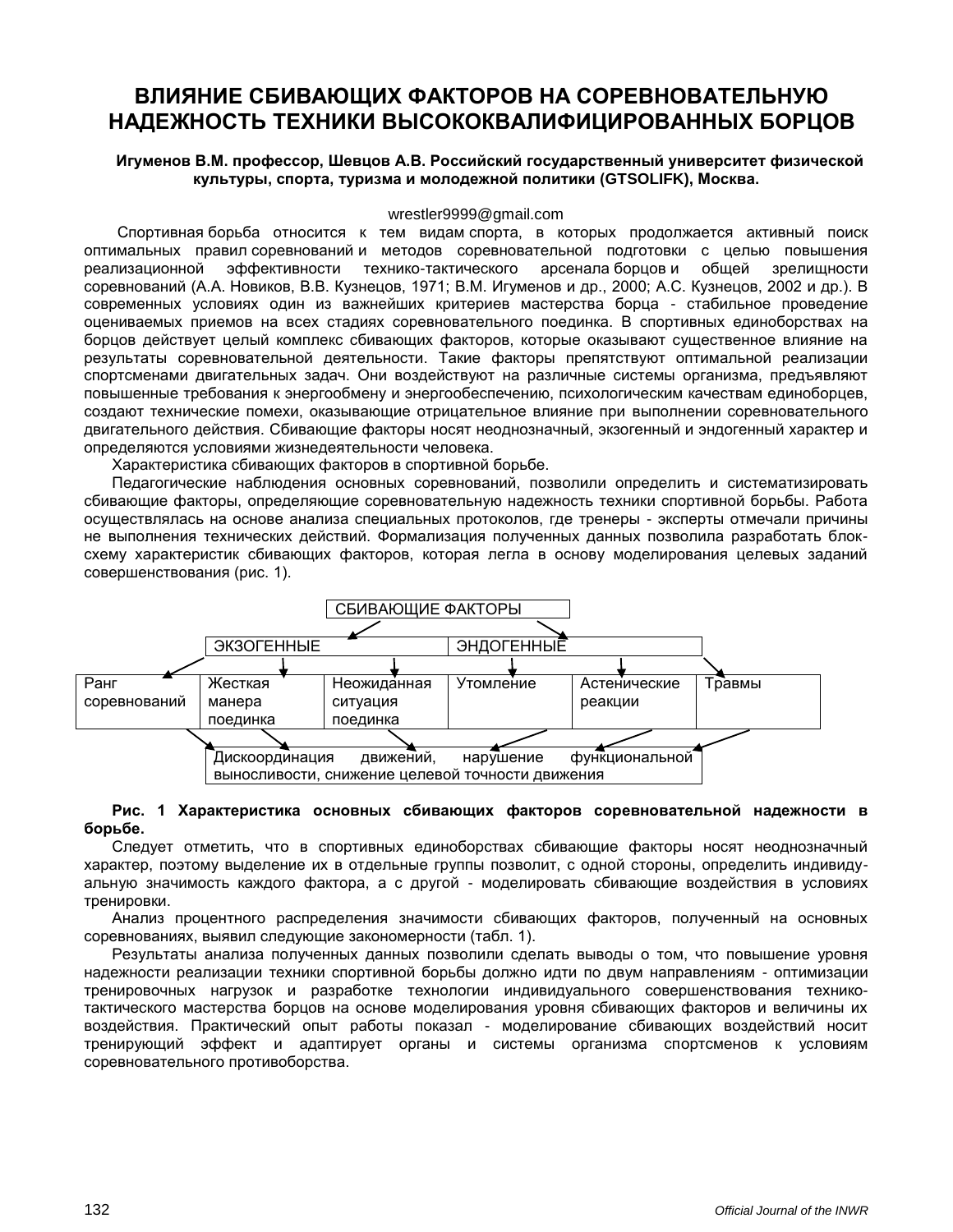Таблица 1*.* Процентное распределение значимости сбивающих факторов

| Сбивающие факторы               | Уровень значимости (%) |  |
|---------------------------------|------------------------|--|
| Ранг соревнований               | 16.8                   |  |
| Жесткая манера ведения поединка | 5,4                    |  |
| Неожиданные ситуации поединка   | 31,3                   |  |
| <b>Утомление</b>                | 22,6                   |  |
| Астенические реакции            | 22,4                   |  |
| Травмы                          | 2,5                    |  |

Практически все специалисты, изучавшие вопросы совершенствования надежности выполнения технических действий в спортивной борьбе, считают одним из основных элементов повышения уровня спортивных достижений борцов фактор стабильного выполнения коронных приемов на всем протяжении соревновательного поединка (С.Ф. Ионов, 1973, А.А. Новиков, 1963, Ю.А. Шахмурадов, 1976, В.М. Игуменов, 1992, В.В. Шиян , 1998, и др.).

Ретроспективный анализ результатов исследования этой проблемы различными авторами указывает на противоречивый характер выводов и практических рекомендаций. Прежде всего, это относится к проблеме совершенствования устойчивости двигательных навыков борцов к сбивающему влиянию физического утомления.

По мнению части исследователей (И.Н.Скопинцева,1982; А.П. Хренов, 1973 и др.), совершенствование технико-тактического мастерства борцов должно проводиться на фоне физического утомления после специфической нагрузки. В противовес этим рекомендациям можно привести результаты исследований Л.А. Самвеляна (1971), указывающие на то, что отработка техники спортивной борьбы на фоне физического утомления неэффективна и вредна.

Проблема изучения надежности проявления борцами технико-тактических возможностей неразрывно связана с количественной оценкой основных составных частей, определяющих биомеханические характеристики двигательного навыка. В спортивной борьбе, как правило, оцениваются временные показатели ритмовой структуры технического действия, характеризующие латентное время двигательной реакции (ЛП), длительность фазы подхода (ФП), фазы отрыв-полет (ФОП), а также общее время броска (ОВ).

Результаты проведенного исследования свидетельствуют о том, что изменение надежности проявления высококвалифицированными борцами технико-тактических возможностей под влиянием физического утомления определяется прежде всего динамикой показателя длительности фазы подхода, что хорошо согласуется с результатами более ранних исследований (Р.А. Пилоян, Ю.А. Шахмурадов, 1976; Б.М. Рыбалко, А.П. Хренов, Н.И. Тронин, 1978; Б.Н. Рукавицын, 1982).

Подтвердилось сделанное нами ранее предположение о том, что уменьшение времени фазы подхода на фоне физического утомления, характерного для нагрузки соревновательного поединка, оказывает значительное (r= - 0,87) достоверное влияние на показатель надежности соревновательной деятельности в греко-римской борьбе.

Итоги выполненного исследования позволили рекомендовать для спортивной практики форму тренировочной работы, обеспечивающую условия совершенствования техники выполнения приемов в оптимальных режимах физического утомления.

Отличительной особенностью эксперимента предсоревновательной подготовки борцов является строго дозированное соотношение параметров и условий выполнения фоновой нагрузки и основной тренировочной работы. Результаты предварительных исследований показали, что в качестве фоновой тренировочной нагрузки можно с одинаковым успехом применять задания на время выполнения тактикотехнические действия от 20 секунд до 40 секунд. Экспериментальные тренировки проводились в условиях учебно-тренировочных сборов в соответствии с разработанной структурой микроцикла подготовки, включающей четыре тренировки, направленные на решение проблемы совершенствования техникотактического мастерства борцов на фоне физического утомления.

Результаты проведенного исследования свидетельствуют о том, что экспериментальная программа предсоревновательной подготовки спортсменов оказала достоверное положительное влияние на улучшение показателей соревновательной деятельности высококвалифицированных борцов грекоримского стиля. При этом необходимо отметить достоверно более высокий уровень прироста показателя надежности техники борца в условиях соревнований, подтверждает, а увеличение активности ведения соревновательного поединка скорее следует связать с увеличением исходного уровня специальной выносливости борцов, предопределенного режимом эксперимента.